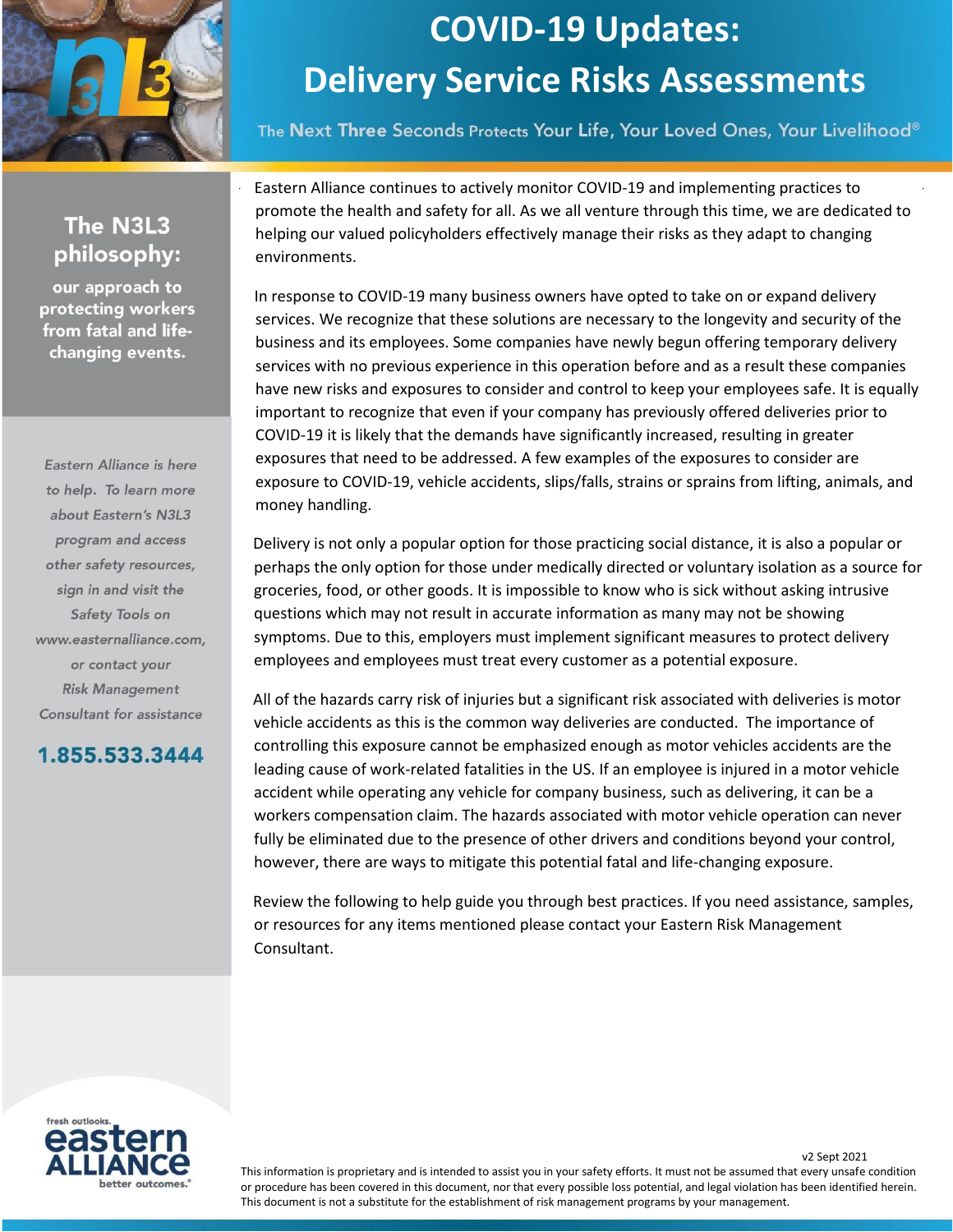

The Next Three Seconds Protects Your Life, Your Loved Ones, Your Livelihood®

|                                                                                                                                      | <b>Best Practice</b>                                                                                                                                                                                 | Υ | N | <b>Comments or Action</b><br><b>Needed</b>                                               |
|--------------------------------------------------------------------------------------------------------------------------------------|------------------------------------------------------------------------------------------------------------------------------------------------------------------------------------------------------|---|---|------------------------------------------------------------------------------------------|
| The N3L3                                                                                                                             | <b>Getting Started</b>                                                                                                                                                                               |   |   |                                                                                          |
| philosophy:<br>our approach to<br>rotecting workers<br>rom fatal and life-<br>changing events.<br>astern Alliance is here            | Can curbside pick-up be considered instead of delivery? Can<br>the company offer a curbside discount to entice greater use<br>of this?                                                               |   |   |                                                                                          |
|                                                                                                                                      | Can a contracted carrier or delivery service be used to<br>eliminate the exposure?                                                                                                                   |   |   |                                                                                          |
|                                                                                                                                      | Have you contacted your Insurance Agent to determine if any<br>additional insurance coverage is needed by the company or<br>employee due to increased or newly present auto exposure?                |   |   |                                                                                          |
| o help. To learn more<br>about Eastern's N3L3<br>program and access                                                                  | Have you assessed the number of drivers needed to perform<br>these tasks to limit the number of drivers on the road while<br>maintaining adequate staffing to reduce time pressures?                 |   |   |                                                                                          |
| other safety resources,<br>sign in and visit the                                                                                     | Are scooters, bikes, and motorcycles prohibited or limited<br>from being used for deliveries?                                                                                                        |   |   |                                                                                          |
| Safety Tools on<br>ww.easternalliance.com,<br>or contact your<br><b>Risk Management</b><br>onsultant for assistance<br>.855.533.3444 | Has a contactless delivery procedure requiring employees to<br>leave goods at the door and notify customer been<br>implemented? Is this procedure explained to customers<br>during ordering process? |   |   |                                                                                          |
|                                                                                                                                      | Does the company provide and require delivery employees to<br>wear gloves? Has the company given training on safe glove<br>removal?                                                                  |   |   |                                                                                          |
|                                                                                                                                      | Have handwashing procedures been increased? Are delivery<br>employees provided hand sanitizers and other disinfectants<br>to keep in vehicles?                                                       |   |   |                                                                                          |
|                                                                                                                                      | Have employees been advised not to enter homes?                                                                                                                                                      |   |   |                                                                                          |
|                                                                                                                                      | <b>Driver Selection</b>                                                                                                                                                                              |   |   |                                                                                          |
|                                                                                                                                      | Have you confirmed that all personnel being considered for<br>driving are experienced and having had their license 5+ years?<br>(Remember not everyone gets their license at 16)                     |   |   |                                                                                          |
|                                                                                                                                      | Have driver candidates provided signed authorization of<br>Motor Vehicle Record (MVRs) check?                                                                                                        |   |   | *Need a sample<br>form? Contact your<br>risk management<br>consultant for<br>assistance. |



W

 $\sqrt{2}$ 

v2 Sept 2021

This information is proprietary and is intended to assist you in your safety efforts. It must not be assumed that every unsafe condition or procedure has been covered in this document, nor that every possible loss potential, and legal violation has been identified herein. This document is not a substitute for the establishment of risk management programs by your management.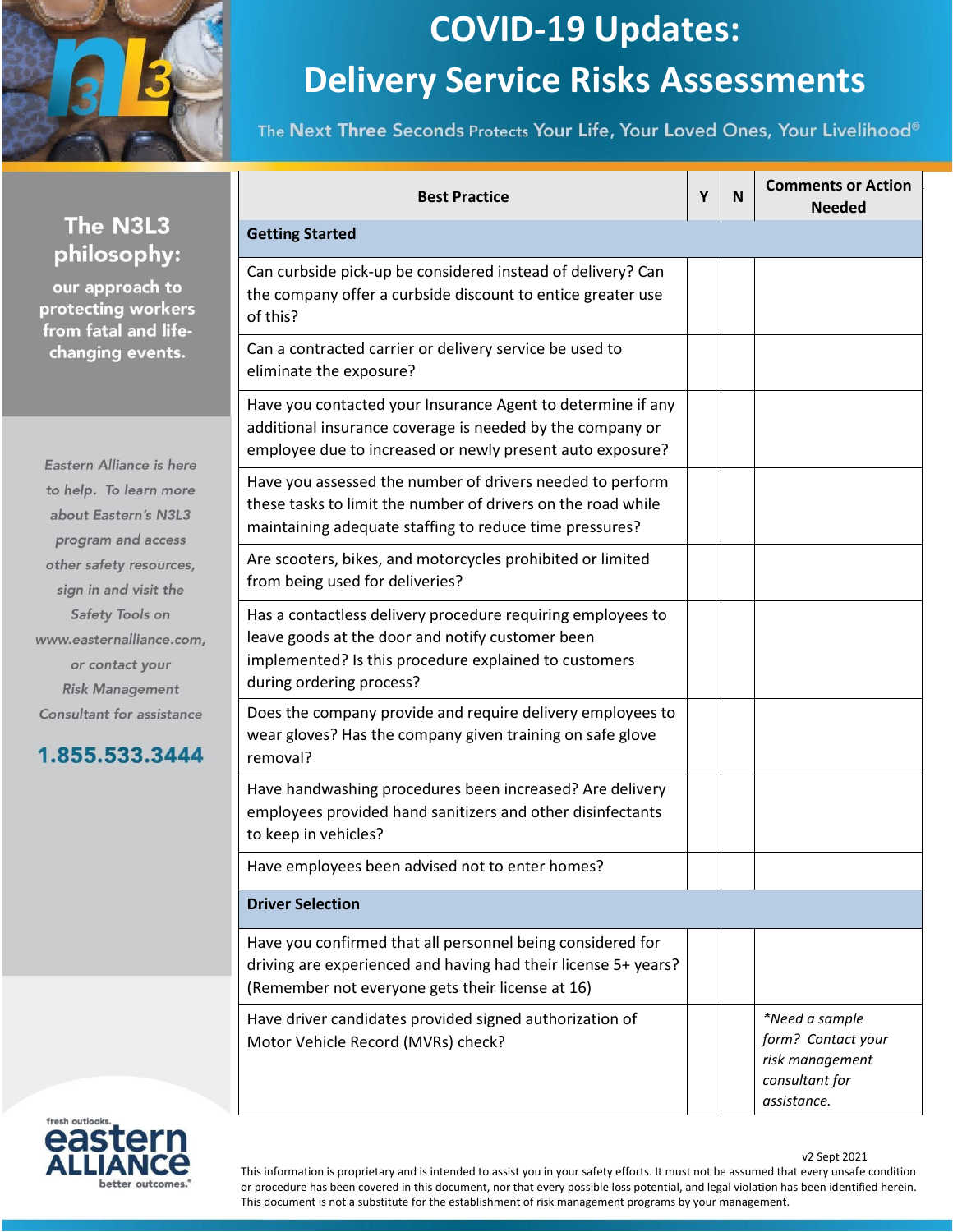

The Next Three Seconds Protects Your Life, Your Loved Ones, Your Livelihood®

| The N3L3                                                                                         | <b>Best Practice</b>                                                                                                                                                                                                                                                                                                                                                                                       | Y | N | <b>Comments or Action</b><br><b>Needed</b>                                               |
|--------------------------------------------------------------------------------------------------|------------------------------------------------------------------------------------------------------------------------------------------------------------------------------------------------------------------------------------------------------------------------------------------------------------------------------------------------------------------------------------------------------------|---|---|------------------------------------------------------------------------------------------|
| philosophy:<br>our approach to<br>protecting workers<br>from fatal and life-<br>changing events. | Have Motor Vehicle Record (MVRs) checks been pulled and<br>evaluated for each driver candidate? Look for indications of<br>unsafe driving such as preventable accidents, speeding,<br>reckless driving, or DUIs. If you would like an evaluation tool<br>reach out to your Eastern Risk Management Consultant.                                                                                             |   |   |                                                                                          |
| Eastern Alliance is here<br>to help. To learn more                                               | **Note: On average these reports are \$10 each but the price does<br>vary state by state. This expense may seem burdensome but it is<br>minor in comparison to the value these reports bring in protecting<br>the company from a fatal and life-changing vehicle accident and the<br>associated incurred costs. Also by limiting the drivers on the road the<br>number of reports needed can be minimized. |   |   |                                                                                          |
| about Eastern's N3L3<br>program and access<br>other safety resources,                            | Some states allow drivers to view their MVR on-line at no cost. Have<br>them log in and show you their MVR and print the screen for your<br>records if you cannot get an official copy.                                                                                                                                                                                                                    |   |   |                                                                                          |
| sign in and visit the<br>Safety Tools on<br>www.easternalliance.com,                             | Have license, registration, state safety inspections (where<br>applicable) and insurance limits have been confirmed valid<br>and active for all drivers?                                                                                                                                                                                                                                                   |   |   |                                                                                          |
| or contact your<br><b>Risk Management</b>                                                        | If drivers are required to use personal vehicles, have you<br>confirmed the vehicle is in safe working order?                                                                                                                                                                                                                                                                                              |   |   |                                                                                          |
| Consultant for assistance<br>1.855.533.3444                                                      | Has a list of approved drivers been created and only these<br>personnel are permitted to drive?                                                                                                                                                                                                                                                                                                            |   |   |                                                                                          |
|                                                                                                  | <b>Driver Training &amp; Policies</b>                                                                                                                                                                                                                                                                                                                                                                      |   |   |                                                                                          |
|                                                                                                  | Has the company developed policies addressing driving<br>safety, seat belt, drug and alcohol, maintenance and cell<br>phone use?                                                                                                                                                                                                                                                                           |   |   | *If you answered no,<br>contact your risk<br>management<br>consultant for<br>assistance. |
|                                                                                                  | Have all drivers read, understood, and signed driving safety,<br>seat belt, drug and alcohol, maintenance and cell phone<br>policies?                                                                                                                                                                                                                                                                      |   |   |                                                                                          |
|                                                                                                  | Has driver safety training been conducted?                                                                                                                                                                                                                                                                                                                                                                 |   |   |                                                                                          |
|                                                                                                  | Are drivers informed of what to do if a vehicle accident<br>occurs?                                                                                                                                                                                                                                                                                                                                        |   |   |                                                                                          |
| fresh outlooks.                                                                                  | If drivers are using cell-phones for GPS, have you reminded<br>them to use phone mounts or voice directions?                                                                                                                                                                                                                                                                                               |   |   |                                                                                          |



v2 Sept 2021

This information is proprietary and is intended to assist you in your safety efforts. It must not be assumed that every unsafe condition or procedure has been covered in this document, nor that every possible loss potential, and legal violation has been identified herein. This document is not a substitute for the establishment of risk management programs by your management.